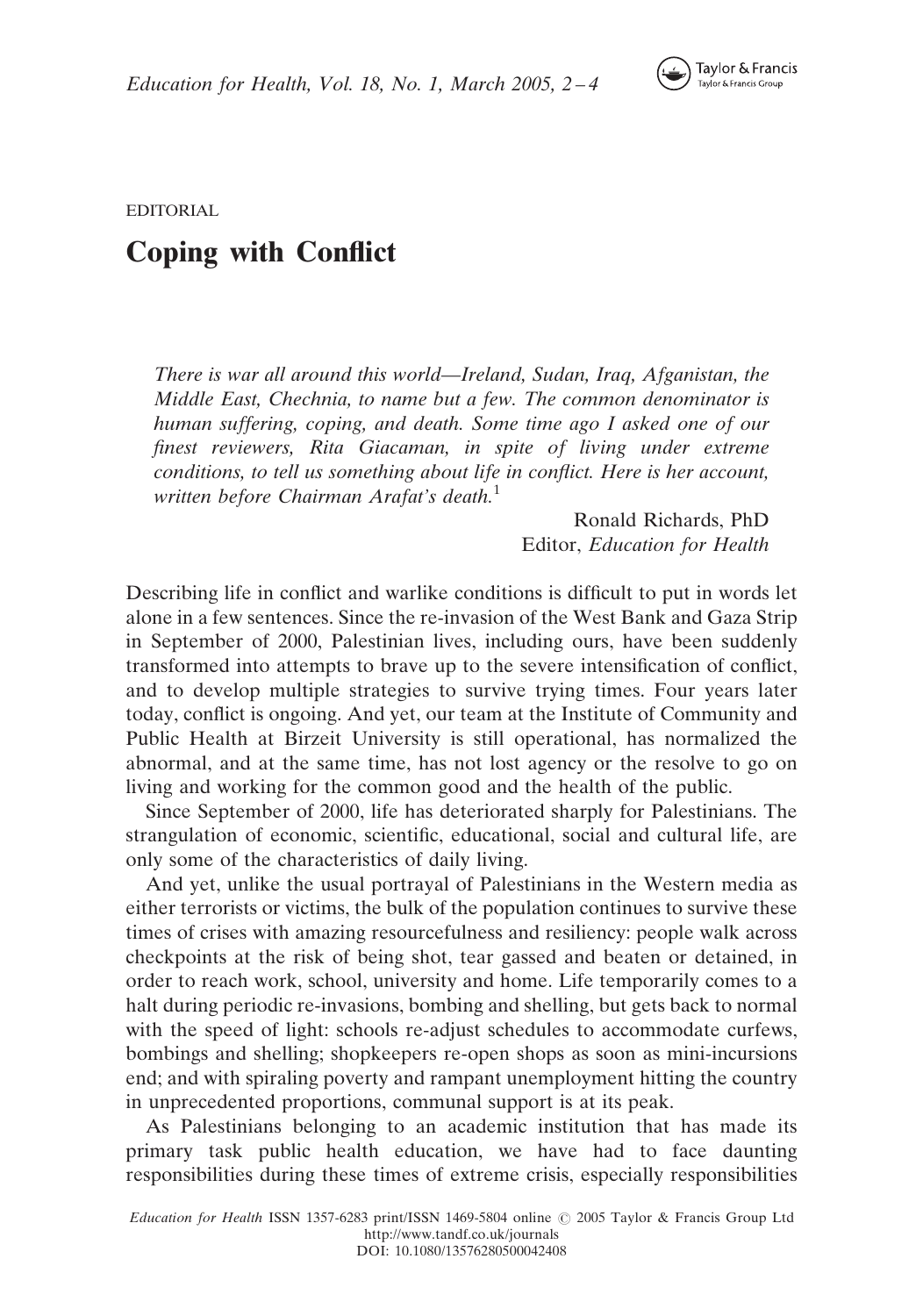towards the living (and every person counts, regardless of race, religion, sex, nationality or ethnicity): survival of our family members; the protection of our children; the support that we needed to provide to the community as a matter of necessity; maintaining the viability of our team at the Institute and the viability of scientific and academic work at our University; supporting our students, and maintaining public health education in conflict when it is needed most but when it is least possible, to name only a few.

When I think of the past four years, I remember how I used to take my child and nephew (both then 11 years old) to school driving on makeshift tracks and paths when the road up there in our neighborhood was blocked with shooting, tear gas, and burning tires in the midst of curfew conditions. I remember that, with both lying low in the back seat of the car with their schoolbags on their heads for protection against stray bullets, I tried to help them cope by playing word games; and when we got to school or home, we would clap in victory, as victory, no matter how small, is important for survival. And I remember those jet-bombers attacking our neighborhood at around 2 a.m. when we were asleep one night, and the utter desperation of my husband and myself for not having been able to protect our child from unbelievable fear, as she went into the shaking mode for a few but very long minutes.

And I also remember our team at the Institute, unable to get to work, confined to homes mostly and sinking into the abyss of despair. That was the warning sign that pushed us to re-activate our public health research projects from our homes. We took on the task of documenting the humanitarian damage of war while we lingered under curfew, or when access to the University was blocked. In retrospect, these emergency reports served to assist us in directing policies towards the needs of people in emergency, and not only on what usually happens, which is a focus on counting dead bodies and injuries.

And there were of course our students, some of whom were severely affected by events. Some had to travel 4–6 hours on dirt paths created instantly by communities when a road was blocked, braving all sorts of dangers, just to arrive in class and say: I am here! Other students used donkeys as a mode of transport across hills and valleys to reach us and study. In fact, one of our students reported the erection of a special parking zone for donkeys in one of the village schools: donkeys had become a main mode of transport between villages as asphalt roads were blocked by tanks and earth mounds and students had to use dirt paths to reach their schools. Yet others came for human support purposes. One student, a medical doctor from the north of the West Bank, appeared one day and told me: I did not come here to study. I came to cry and tell you my story. He was in an ambulance trying to reach the injured and heard shots. He then felt a splash of liquid hitting the left side of his head. He touched it and looked, it was blood. He turned around and found his colleague shot

<sup>&</sup>lt;sup>1</sup>With co-author S. Halileh, Rita Giacaman has also written an article: "Maintaining public health education in the West Bank'' that was published in The Lancet, Vol. 361 (9364) 5 April 2003.